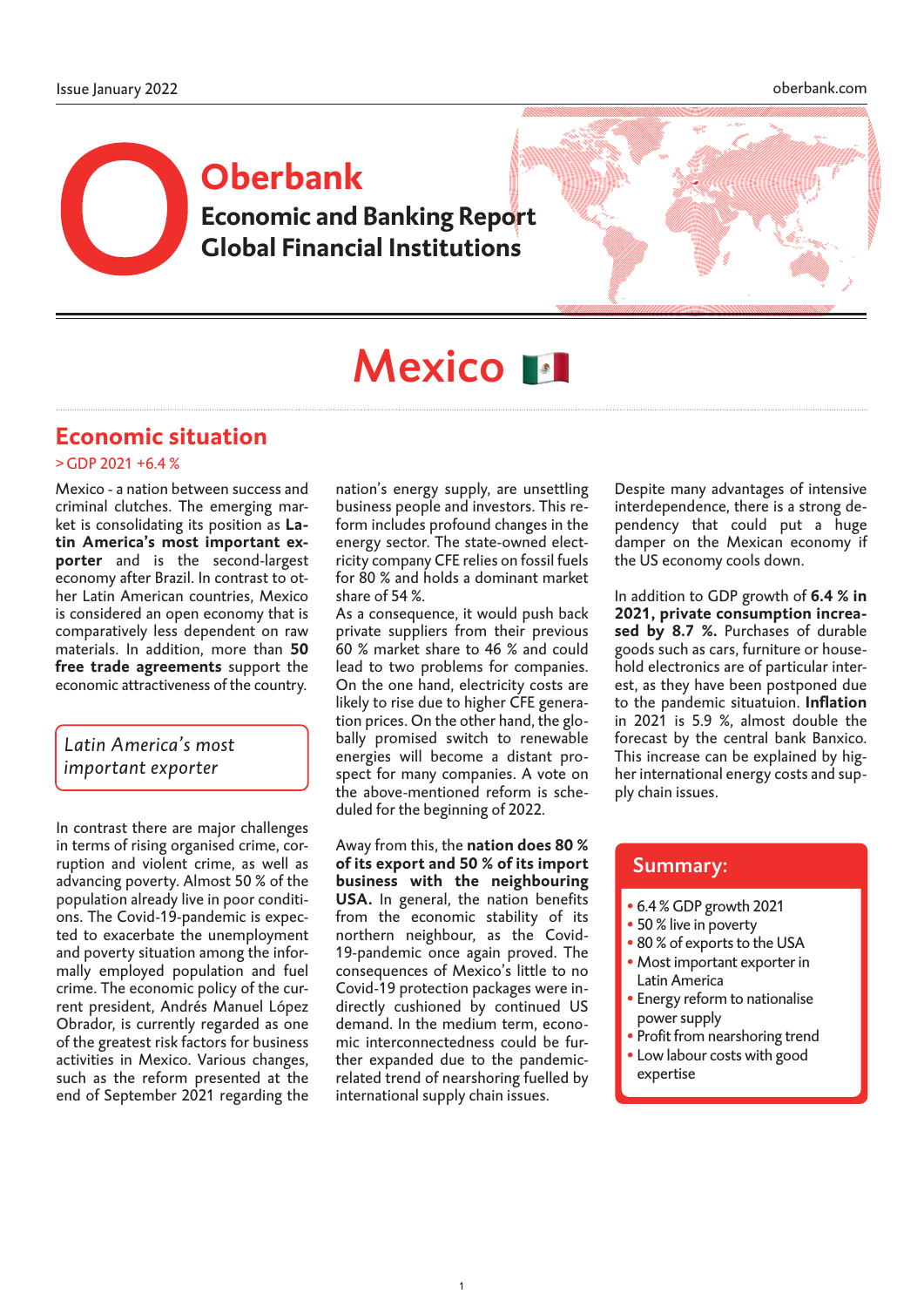## **The Economic Delegate of Mexico, Central America & Cuba gives detailed insights**

>Interview with Nella Hengstler (November 2021)

Many companies are in the process of moving their production sites from China to Mexico. The wage level is similar to that of China, at the same time the workers are well trained and a reliable infrastructure is available. Nearshoring, already mentioned above, is mainly used by the United States, whose economic development is always a yardstick, especially for Mexico.

As far as Covid-19 is concerned, there have only been extremely short lockdown phases in Mexico and hardly any support for business or private individuals. The vaccination rate varies great-

ly from region to region. In the metropolitan region of Mexico City, the rate is around 90% whereas the rural regions are characterised by very low vaccination coverage rates. In the total population, this means a full immunisation of about 50 % of the inhabitants.

| Key economic figures                         | 2019   | 2020   | 2021   | 2022*  |
|----------------------------------------------|--------|--------|--------|--------|
| Nominal GDP in billion USD                   | 1,270  | 1,073  | 1,248  | 1,339  |
| GDP/capita at purchasing power parity in USD | 24,462 | 23,046 | 25,017 | 26,588 |
| Population in millions                       | 127.6  | 128.9  | 130.3  | 131.6  |
| Real economic growth in %                    | $-0.2$ | $-8.3$ | 6.4    | 2.8    |
| Inflation rate (%)                           | 2.8    | 3.2    | 5.9    | 3.7    |
| Unemployment rate in %                       | 3.5    | 4.4    | 4.0    | 3.5    |
| Exchange rate 100 Peso = EUR                 | 4.45   | 4.08   | 4.18   | 4.30   |
| Goods exports of the country in billion USD  | 461    | 417    | 489    | 528    |
| Goods imports of the country in billion USD  | 456    | 383    | 472    | 515    |

\* Preliminary forecast; Source: WKO, Wirtschaftsbericht, October 2021

## Exports/Imports

The most important trading partner continues to be the USA. As already mentioned, this is clearly noticeable through high shares of imports and exports. With a 19.2 % share of Mexican imports, China ranks second, followed by South Korea (3.8 %), Japan and Germany (3.6 % each).





Source: Federal Statistical Office, Länderprofil 2021; 2020, in %.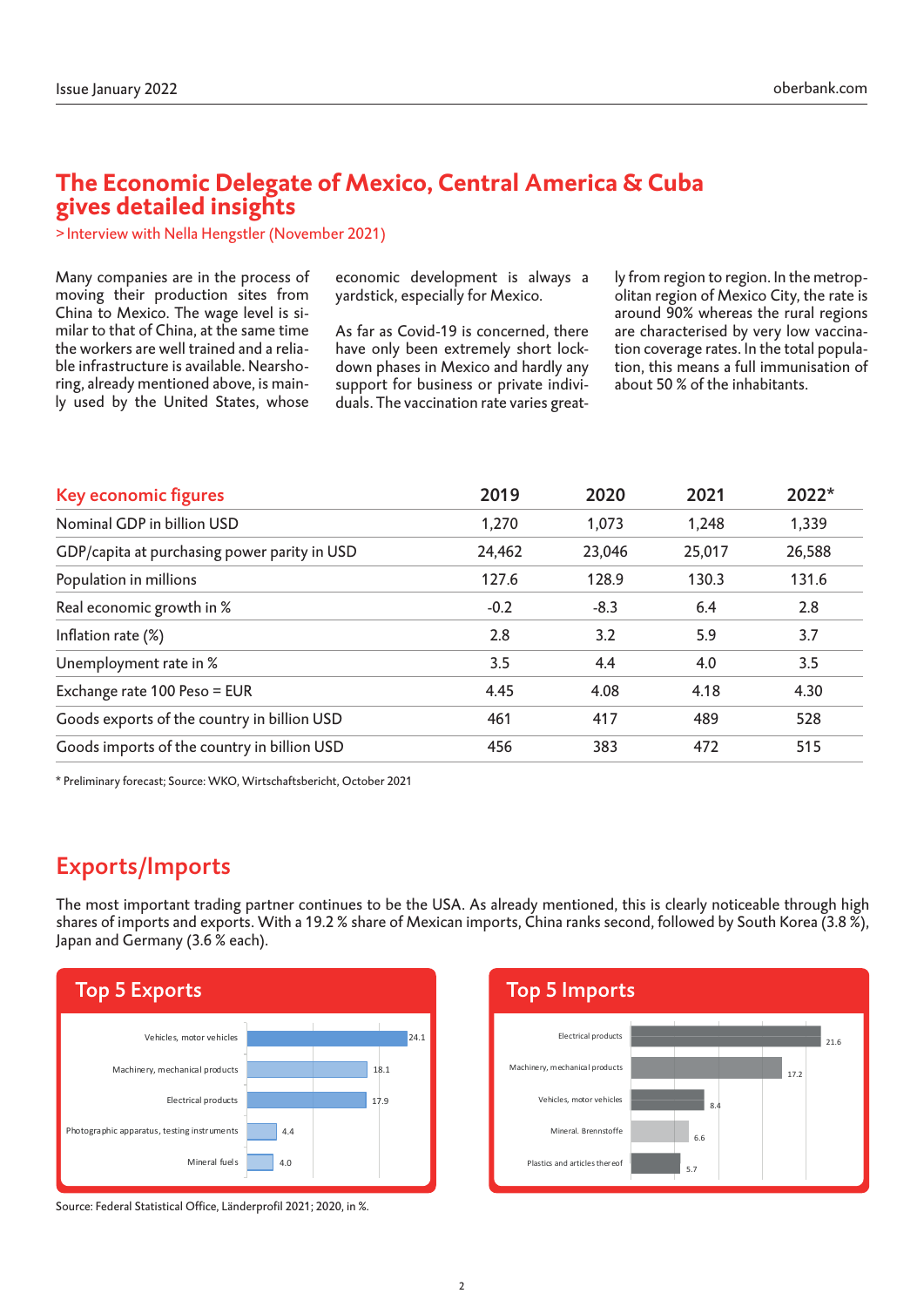## Economic relations with Austria

As one of the fastest-growing overseas markets from an Austrian perspective, Mexico is establishing itself as an increasingly attractive business location. In terms of sales market, the nation occupies the leading role in Latin America.

Mexico thus ranks 21st among the most important consumer countries. There are special opportunities for Austrian companies in the automotive sector. Almost half of the 100 branches of Austrian companies supply this industry.

Apart from this, there are opportunities in the consumer goods and food industry, the plastics and packaging sector as well as in the technology and plant sector.

#### >Imports to Austria

Imports from Mexico recorded an increase of 15 % in the first half of 2021. More than half of the imported goods were classified as machinery and vehicles.

#### **Imports of goods 1st HY 2021: +15 %**

#### > Exports from Austria

Austrian exports largely recovered from last year's slump, recording growth of 32 % in the first half of 2021. This upward trend is evident in almost all supply positions. In particular, the sectors of plastics and plastic goods with +79 % and iron and steel goods with +75 % contribute to this trend.

#### **Exports of goods 1st HY 2021: +32 %**

| <b>Economic relations between</b>        | 2020   | 2019   | <b>Change on previous</b><br>year in $%$ |  |
|------------------------------------------|--------|--------|------------------------------------------|--|
| <b>Austria and Germany</b>               |        |        |                                          |  |
| Austrian exports of goods in EUR million | 1.097  | 1.337  | $-17.9$                                  |  |
| Austrian imports of goods in EUR million | 331    | 374    | $-11.5$                                  |  |
| German exports in EUR million            | 11,300 | 13,700 | $-17.5*$                                 |  |
| German imports in EUR million            | 7,900  | 8,700  | $-9.2*$                                  |  |

Source: WKO Statistik Österreich and Germany Trade & Invest; \*own calculation

## Mexico's foreign trade





2020, change YOY, in EUR million

Imports, exports and balance from Mexico's perspective; own presentation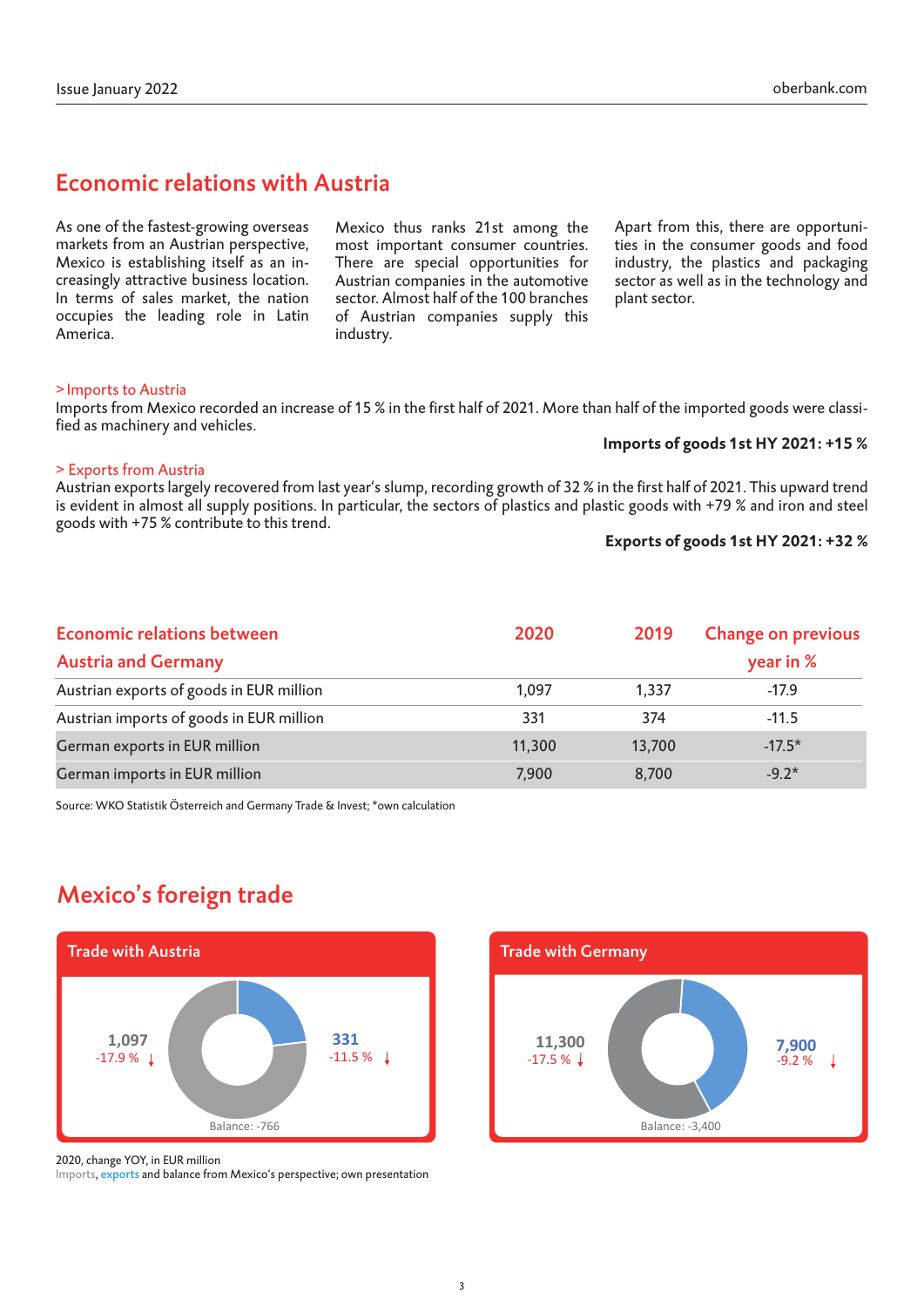## Assessment of the business environment

| Ease of Doing Business 2020                                     | Rank 60 of 190 countries  |
|-----------------------------------------------------------------|---------------------------|
| <b>Global Competitiveness Index 2019</b>                        | Rank 48 of 141 countries  |
| <b>Corruption Perceptions Index 2020</b>                        | Rank 124 of 198 countries |
| Rule of Law Index (World Justice Project) 2021                  | Rank 113 of 128 countries |
| Most important goods export market AT/DE 2020 Rank 25 / Rank 22 |                           |
|                                                                 |                           |

The assessment of the business environment illustrates two extremes. In terms of ease of doing business, described in the Ease of Doing Business Index, as well as competitiveness, Mexico ranks in the top third

in an international comparison. Whereas the nation is in the bottom third in terms of the extent of the rule of law and the level of corruption. At this point, however, it is worth noting the improvement in the ranCurrent rankings of the Oberbank regions in the Ease of Doing Business Ranking:

| Germany        | 22 |
|----------------|----|
| Austria        | 27 |
| Czech Republic | 41 |
| Hungary        | 52 |
| Slovakia       | 45 |

king in the Corruption Perceptions Index from 14 places since 2018, which indicates a positive trend with regard to this indicator.

## Rating Mexico

#### > Investmentgrade

| Agency  | Rating     | Outlook         | Date       |
|---------|------------|-----------------|------------|
| Fitch   | BBB-       | <b>Stable</b>   | 17.11.2021 |
| S&P     | <b>BBB</b> | <b>Negative</b> | 26.03.2020 |
| Moody's | Baa1       | Negative        | 29.04.2021 |

Source: Countryeconomy, FitchRatings

Fitch justifies its current "BBB-" rating with the current macroeconomic environment in terms of policy, robust and stable external finances and stable public debt.

These indicators form a solid basis for a stable outlook despite medium-term challenges. Nevertheless, the rating is sometimes dampened by weakened

*Triple B ratings with stable and negative outlook for the country*

long-term growth performance, weak governance combined with ongoing policy interventions, and the impact of tax relief.

## Mexico's largest banks

#### Rank Bank Total Assets

| 1              | <b>BBVA Bancomer SA</b>                                    | 122.815 |
|----------------|------------------------------------------------------------|---------|
| $\overline{2}$ | Banco Santander Mexico SA                                  | 92.401  |
| 3              | Banco Nacional de Mexico SA                                | 68.056  |
| 4              | Banco Mercantil del Norte SA Institución de Banca Múltiple | 63.456  |
| 5              | Banco Nacional de Obras y Servicios Publicos SNC           | 48.469* |
| 6              | <b>HSBC México S.A.</b>                                    | 39.219  |
| 7              | Scotiabank Inverlat SA                                     | 32.064  |
| 8              | Nacional Financiera SNC                                    | 30.419  |
| 9              | Banco Inbursa SA Institución de Banca Múltiple             | 20.216  |
| 10             | Banco del Bajio SA                                         | 12.591  |

## Oberbank expertise

#### **Banks shaded in grey:**

Oberbank has an active relationship with these relationship banks (SWIFT/RMA) and is thus able to provide documentary transactions for customers. Payment transactions are also possible with all banks in Mexico via our clearing bank partners.

Total assets as of 31.12.2020 in USD million; \*not consolidated Source: Bankers Almanac, download on 25.11.2021